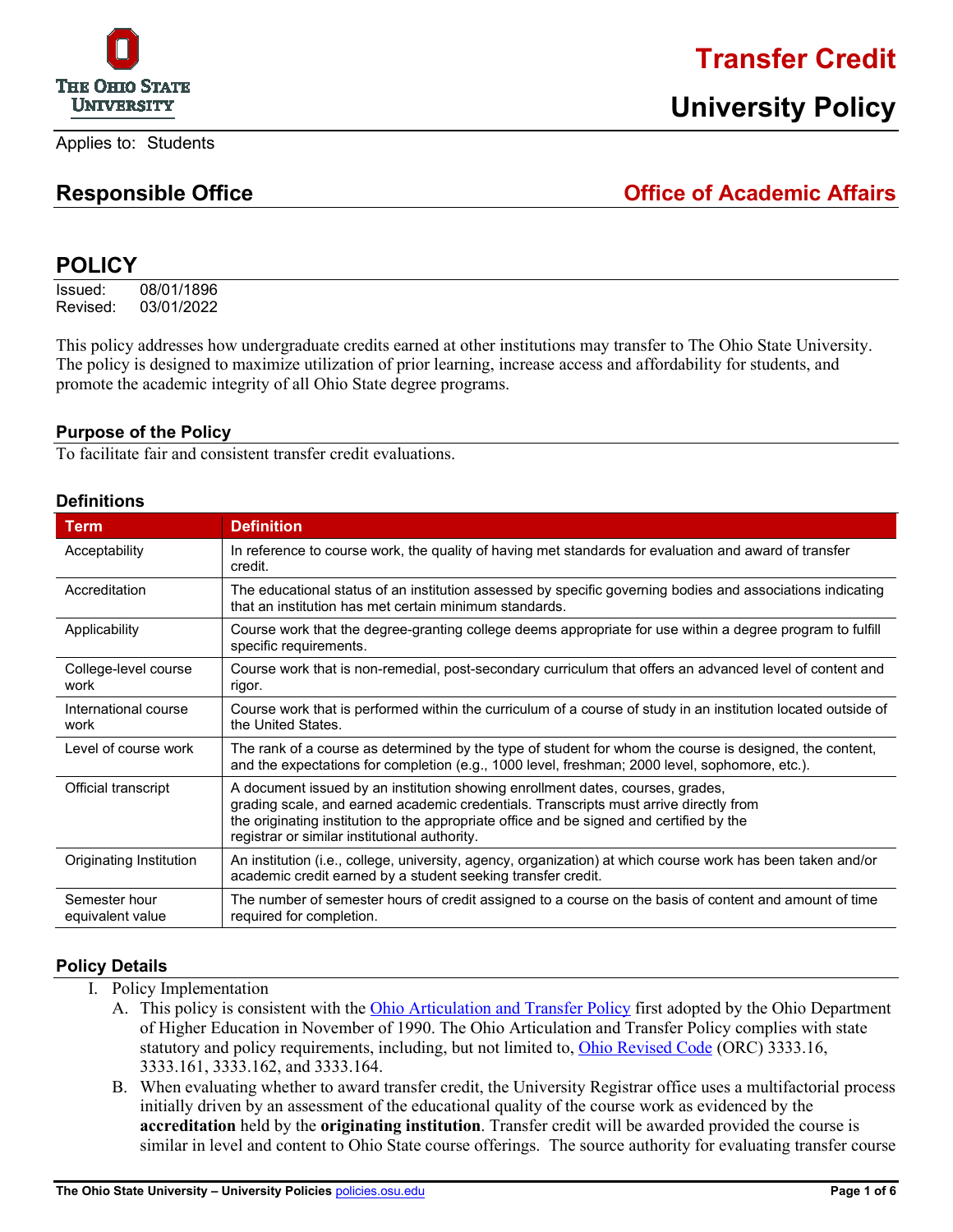

## **Transfer Credit**

#### Applies to: Students

content and determining the award of equivalent Ohio State credit rests with the appropriate instructional department.

- C. Ohio State employs, updates in accordance with, and recognizes the research and recommendations of professional associations to establish best practices in transfer credit evaluation. Associations commonly used include, but are not limited to, the American Association of Collegiate Registrars and Admissions Officers, American Council on Education, and Council for Higher Education Accreditation.
- II. Policy Scope
	- A. This policy applies to the transfer of undergraduate credits only. Separate policies and procedures are maintained to evaluate and assign university transfer credit for graduate-level course work and university credit for examination programs. See the [Graduate School Handbook](https://gradsch.osu.edu/handbook) and the [Testing Center Examination](https://registrar.osu.edu/priorlearning/examination-credit.html)  [Credit webpage.](https://registrar.osu.edu/priorlearning/examination-credit.html)
	- B. **International course work** completed at non-U.S. institutions that hold regional accreditation is covered by this policy; however, course work completed at all other non-U.S. institutions is subject to the [International](https://go.osu.edu/intl-transfer-credit-policy)  [Transfer Credit policy.](https://go.osu.edu/intl-transfer-credit-policy)
	- C. The acceptance of transfer courses for university transfer credit is distinct from the application of credit toward university degree requirements. While this policy governs the **acceptability** of undergraduate courses for university transfer credit, policies and procedures governing the **applicability** of credit are determined by the student's degree-granting college.

### **PROCEDURE**

Issued: 08/01/1896<br>Revised: 03/01/2022 03/01/2022

- I. General Standards for Transfer Credit Eligibility
	- A. Ohio State will evaluate and award transfer credit for course work documented on an **official transcript**. To be eligible for evaluation, course work must appear on an official transcript from the institution that offered the course work and initially conferred the credit.
	- B. Transfer credit will be awarded for successfully completed **college-level course work** based on the content, level, length of study, and comparability to Ohio State course offerings.
	- C. Collegiate institutions can offer classes, certifications, programs, and non-credit bearing courses to students that are not approved and recognized as official course work of those institutions. Only college-level course work that is transcribed on the institution's official transcript will be eligible for transfer credit as outlined in this policy.
	- D. There is no limit to the amount of credit a student can transfer to Ohio State; however, the student's degree granting college determines which course work will apply to a student's degree.
- II. Determining Accreditation and Origin of Course Work
	- A. Determination of the institutional source and quality of course work, as reflected by the accreditation held by the originating institution, will be the overarching criteria used to assess the eligibility of a course for evaluation and the award of university transfer credit.
		- 1. Consistent with established educational practice and the [Ohio Articulation and Transfer Policy,](https://www.ohiohighered.org/transfer/policy/overview) the university will evaluate and award credit for all successfully completed college-level course work at postsecondary institutions holding accreditation from any of the regional accrediting associations recognized by the Council for Higher Education Accreditation (CHEA) or holding a certificate of authorization from the Ohio Department of Higher Education. Institutions that have been granted official candidacy status by a regional accrediting association will be accorded like treatment to those that are fully accredited.
		- 2. College-level course work is eligible for further evaluation when it is successfully completed at postsecondary institutions holding non-regional accreditation from an association recognized by CHEA or the United States Department of Education (USDE). Formal learning experiences are eligible for further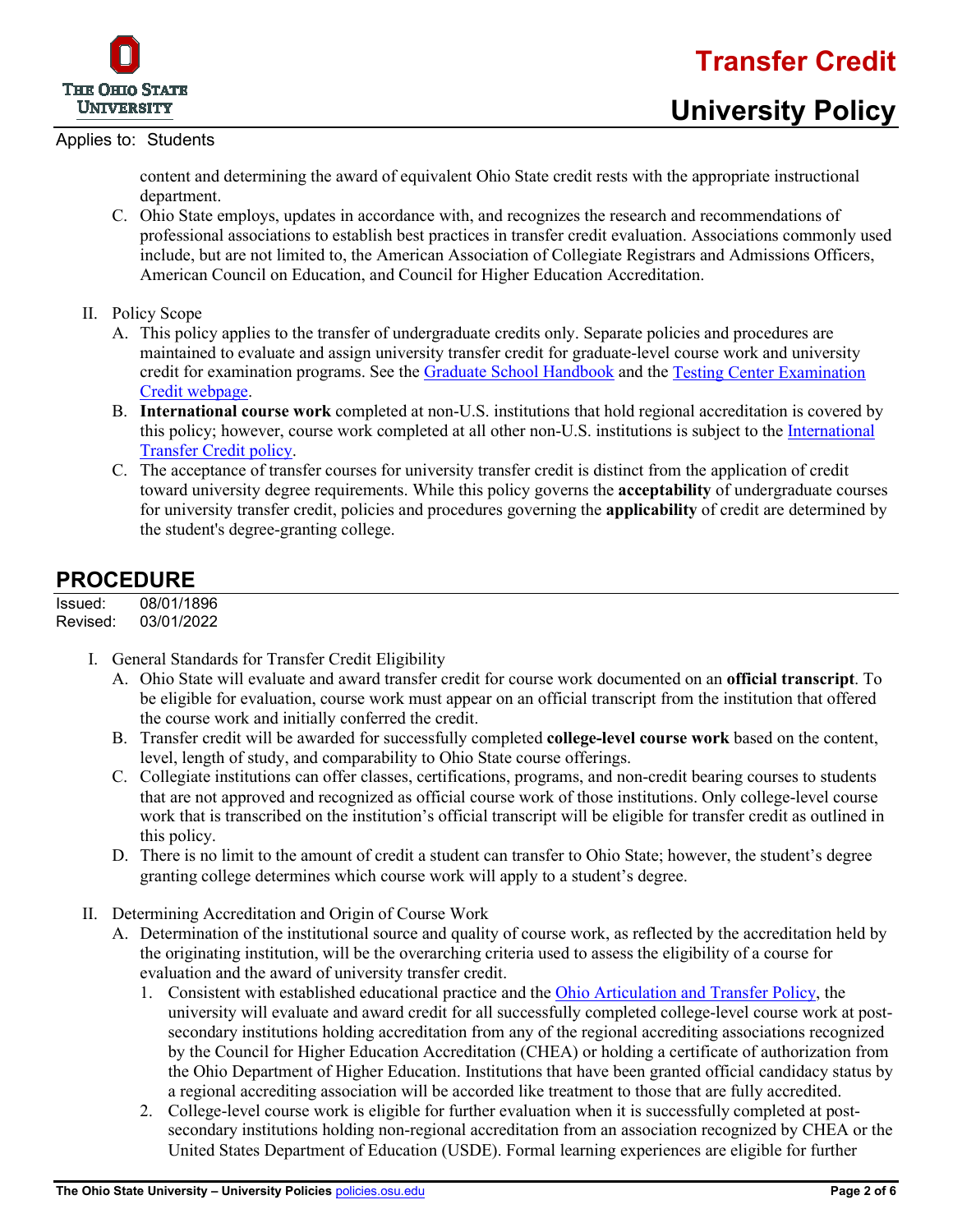

### **University Policy**

evaluation when they have been identified, evaluated, and recommended by a university recognized review service, National College Credit Recommendation Service (NCCRS), and/or the American Council on Education (ACE). University transfer credit may be awarded for this course work based on the nature, level, content, and comparability of the course to university offerings. The University Registrar office will complete an initial evaluation and the appropriate instructional department will further assess the course work and make a credit/no credit determination.

- 3. Course work is not eligible for evaluation and the award of university transfer credit if it was offered at post-secondary institutions that do not hold accreditation by a university recognized body.
- 4. Course work originating at a branch/regional campus of an institution must be treated as course work originating at the institution's main campus unless the branch/regional campus is specifically and separately accredited.
- B. Credit will be awarded for military experience and education programs, according to the provisions of the Ohio Articulation and Transfer Policy and recommendations of ACE. Courses for which credit was earned while in the military must be listed on official military documents (e.g., DD214, DD295, Joint Services Transcript).

#### III. Award of Undergraduate Credit

- A. Determining undergraduate **level of course work**
	- 1. Course work designated by the originating institution for undergraduate use or for both graduate and undergraduate use is eligible for evaluation, and undergraduate university transfer credit may be awarded.
	- 2. Remedial or developmental course work intended to be a review of secondary material is not awarded university transfer credit. If course work does not count toward graduation hours at the originating institution, the course will not be awarded university transfer credit.
	- 3. Course work assigned a continuing education unit (CEU) value only is not eligible for evaluation in the transfer process, and university transfer credit will not be assigned.

#### B. Evaluating content

- 1. Course work evaluated and deemed acceptable based on its content and comparability relative to Ohio State curriculum will be awarded university transfer credit consistent with the Ohio Articulation and Transfer Policy, this policy, and guidelines provided by instructional departments.
- 2. Course work completed at another institution that is determined to be equivalent to an undergraduate course in the Ohio State course catalog will be designated an Ohio State department and course number, and a specific number of transfer credits will be awarded (see Procedure III.D.2). Course equivalents are determined by instructional departments and awarded when a transfer course meets or exceeds 70% of the critical learning outcomes of the Ohio State course. Some university courses require an exact semester hour equivalency as determined by the instructional department.
- 3. Transfer credit will be designated general credit when a course-specific equivalent is possible but cannot be readily determined upon initial review by the University Registrar office. In such cases, the student must consult the appropriate instructional department to determine if an Ohio State course equivalent can be identified.
- 4. Transfer credit must be designated as special credit if a course specific equivalent is not offered at the university, the transfer course is older than 20 years from the current academic year, or if there is an excess amount of credit hours as compared to the Ohio State equivalent course. Special credit determinations will be made based on equivalency information and guidelines supplied by the instructional department. The student's degree-granting college will determine its applicability to specific degree requirements or free electives.
- 5. Transfer credit must be designated as technical credit if a course specific equivalent is not offered at the university and the course is of a technical nature (e.g., technical math). The student's degree-granting college will determine its applicability to specific degree requirements or free electives.
- 6. Non-regionally accredited course work as outlined in Procedure II.A.2 will be referred to the appropriate instructional department to review the course to issue an acceptability decision (i.e., credit and type of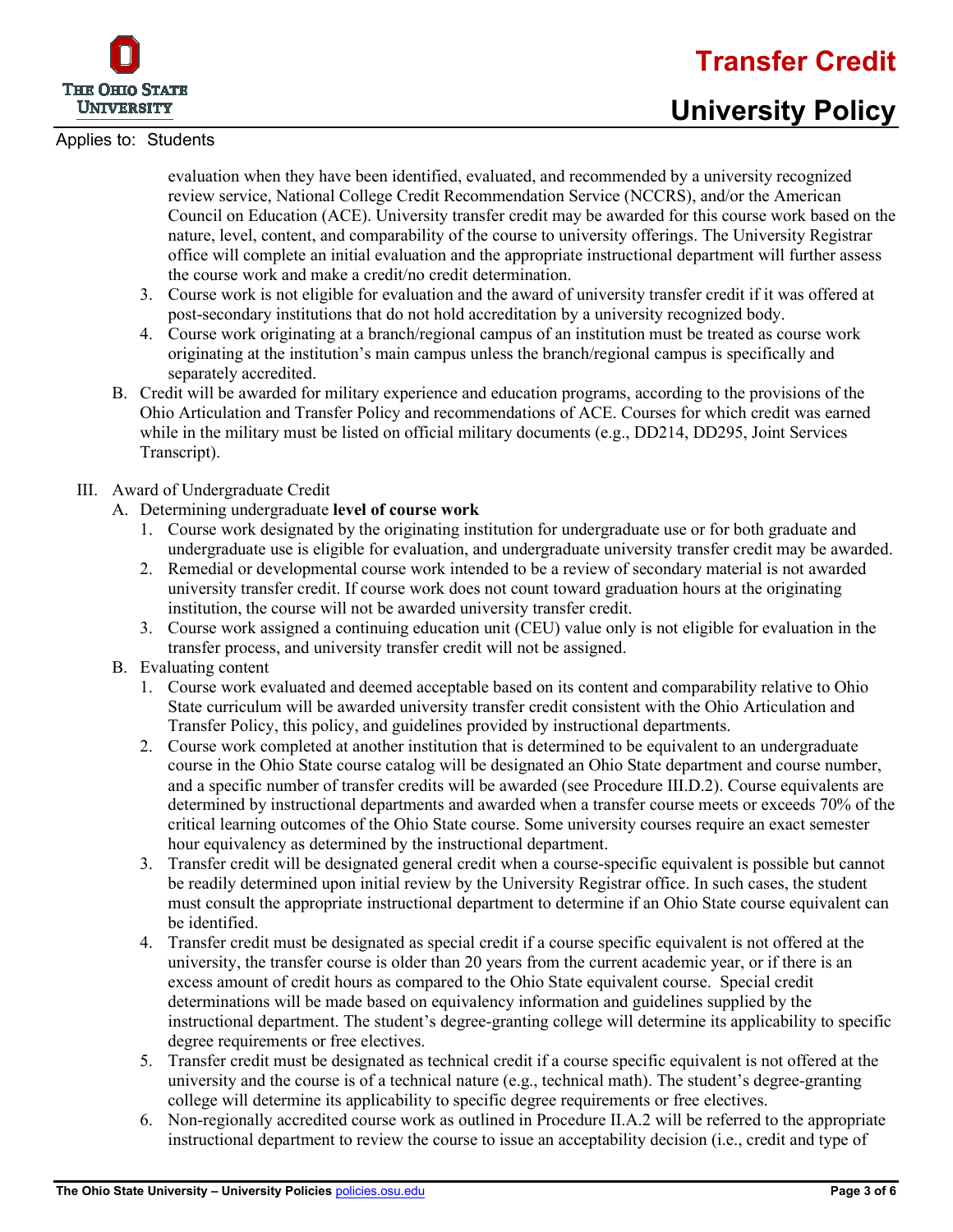



# **University Policy**

#### Applies to: Students

credit to be awarded or no credit awarded). If determined acceptable for the award of university transfer credit, the results will be appropriately reflected on the student's permanent university record.

- C. Assigning course credit to university instructional department
	- 1. When the content of a course is determined to be within the discipline covered by a particular Ohio State instructional department, the course credit will be assigned to that specific department. Course work requiring further evaluation must be reviewed by the assigned instructional department.
- D. Determining the **semester hour equivalent value** assigned
	- 1. Ohio State transfer credit hour values are based on the credit hour value assigned by the originating institution and any necessary subsequent conversion to semester credit hours. If the originating institution operates on a non-semester calendar system, a conversion of the assessed credit hours will take place based on the formula for converting the values to semester credit hours. While quarter hours are multiplied by .667 to convert them to semester hours, other multipliers are used for the conversion when the originating institution is not on a standard quarter/semester calendar.
	- 2. If an Ohio State course equivalent is awarded for a transferring course, the university will assign the credit hours as offered in the Ohio State curriculum. Any excess credit over .34 semester hours will be assigned special credit. In instances where the transferring course was awarded a lesser credit amount than the Ohio State equivalent course, the university may under-award the course by up to 1.34 semester hours.
- E. Determining satisfactory academic performance
	- 1. Course work must be successfully completed with an appropriate grade before it is eligible for evaluation and the award of university transfer credit. Transfer grades are designated with the official grade of "K" and grade point averages do not transfer to Ohio State.
		- a. To be eligible for undergraduate transfer credit, students must earn a grade equivalent to "C-" or higher on a 4.0 scale unless one of the conditions below in Procedure III.E.1.b. is present.
		- b. A course in which a "D+" or "D" was earned is only eligible for evaluation and an award of university transfer credit if one of the following conditions is present:
			- i. A course in which a "D+" or "D" was earned within a program of study for which the student was awarded an Associate of Arts, Associate of Science, Bachelor of Arts, or Bachelor of Science degree by a regionally accredited institution.
			- ii. A "D+" or "D" earned in a course that is both part of a sequence of courses and a prerequisite to a course in which a grade of "C-" or above is earned.
			- iii. A "D+" or "D" earned in a lecture/lab combination and the combined grade point average for the lab and lecture is a grade of "C-" or above.
			- iv. A "D+" or "D" earned in a course that was taken autumn 2005 or later at an Ohio public institution.
		- c. A course in which a "D-" was earned is not eligible for an award of university transfer credit under any circumstances.
		- d. Course work that has been awarded a non-standard passing grade (e.g., "P"/Pass; "CR"/Credit; "S"/Satisfactory) is eligible for evaluation and university transfer credit may be awarded subject to the specific passing performance criteria listed in this section (see Procedure III.E.1.a. and b.).
		- e. University transfer credit is not awarded for course work that was only audited at the originating institution. However, a course that was audited and was previously or subsequently successfully completed under non-audit conditions with an appropriate grade is eligible for evaluation and the award of university transfer credit.
		- f. Multiple courses from a source institution which must be combined to award an equivalent course at Ohio State will have their grade point averages combined. The resulting grade point average will have a transfer grade assigned according to [University Faculty Rule 3335-8-21.](https://trustees.osu.edu/bylaws-and-rules/3335-8) In the instance that a combined GPA falls between two values according to Rule 3335-8-21, the lower grade will be assigned.
- F. All transferrable credit will be posted to the student's academic record upon enrollment and cannot be removed.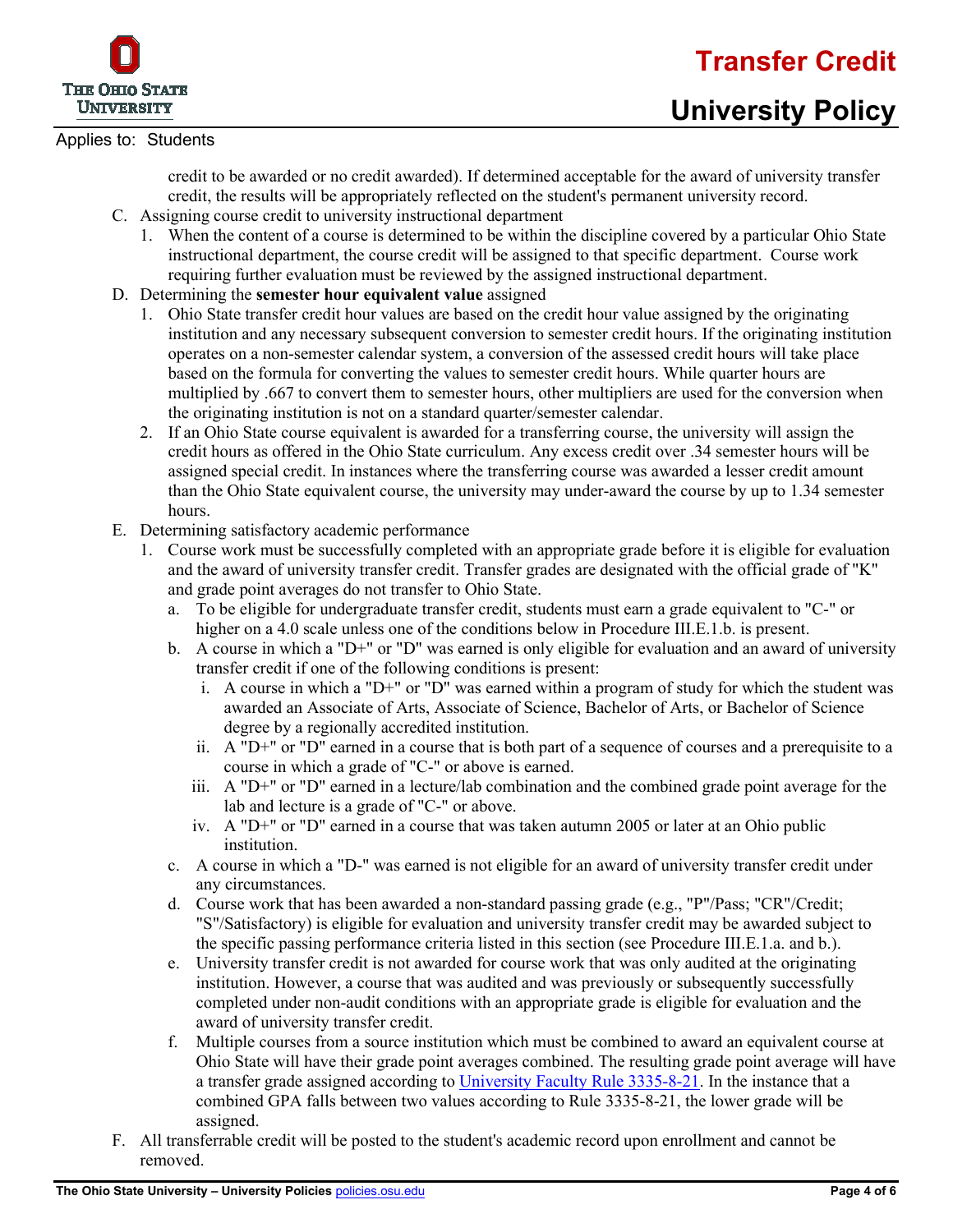

### **University Policy**

- IV. Additional Ways Students May Obtain Credit
	- A. Course credit by examination for standardized exams such as Advanced Placement (AP), College Level Examination Program (CLEP), Defense Activity for Nontraditional Education Support (DANTES) Subject Standardization Tests (DSST), and International Baccalaureate (IB) are not eligible for university transfer credit. Official score reports must be sent directly to the Ohio State Testing Center for evaluation and award of examination credit.
	- B. Course credit earned by departmental examination from the originating institution may be eligible for evaluation and the award of university transfer credit provided the course credit is listed on an official transcript with a passing grade, course number, and credit hours assigned by the originating institution. While the University Registrar office will conduct the initial evaluation, some course credit will need to be deferred to the instructional department for a final decision.
- V. Appeals
	- A. Colleges have the authority and responsibility to determine the applicability of university transfer credit against specific degree requirements, and appeals related to those issues are outside the scope of this policy. Therefore, the degree-granting colleges maintain separate policies and procedures to respond to appeals of applicability decisions.
	- B. If a student wishes to challenge a decision under this Transfer Credit policy, an appeal must be submitted in writing to the associate registrar (ESUE-TransferCreditCenter@osu.edu).
		- 1. The associate registrar will examine the appeal to determine whether the Transfer Credit policy was appropriately applied to yield the initial evaluation. The appeal will be denied when it is determined that the policy was appropriately applied. An appropriate correction will be issued if the policy was misapplied. Appeals denied by the associate registrar may be appealed to the university registrar who will issue a final decision.

| <b>Position or Office</b>            | <b>Responsibilities</b>                                                                                                                                                                                                                                                                                                                                                     |  |  |  |  |
|--------------------------------------|-----------------------------------------------------------------------------------------------------------------------------------------------------------------------------------------------------------------------------------------------------------------------------------------------------------------------------------------------------------------------------|--|--|--|--|
| Associate registrar                  | Examine appeals to this policy.                                                                                                                                                                                                                                                                                                                                             |  |  |  |  |
| Degree-granting college              | Determine applicability of transfer credit to specific degree requirements.<br>Maintain policies and procedures to respond to appeals of applicability decisions.<br>2.                                                                                                                                                                                                     |  |  |  |  |
| Instructional department             | Evaluate transfer course content and determine the Ohio State course equivalent.<br>Determine exact semester hour equivalency, as needed.<br>Review non-regionally accredited course work, as needed, to issue an acceptability decision.<br>3.<br>4. Evaluate course credit earned by departmental examination from originating institution for a final<br>award decision. |  |  |  |  |
| Students                             | 1. Consult appropriate instructional department, as needed, to determine if an Ohio State course<br>equivalent can be identified.<br>2. Send official standardized exam reports directly to Ohio State Testing Center for evaluation and award<br>of examination credit.<br>3. Submit any appeals in writing to the associate registrar.                                    |  |  |  |  |
| University                           | Establish best practices in transfer credit evaluation as set forth in the policy.<br>2. Evaluate and award transfer credit as set forth in the policy.                                                                                                                                                                                                                     |  |  |  |  |
| University Registrar<br>(office)     | Evaluate whether to award transfer credit as set forth in the policy.<br>2. Complete an initial evaluation, as needed, to make credit determinations as set forth in the policy.                                                                                                                                                                                            |  |  |  |  |
| University registrar<br>(individual) | Issue a final decision on appeals denied by the associate register.                                                                                                                                                                                                                                                                                                         |  |  |  |  |

#### **Responsibilities**